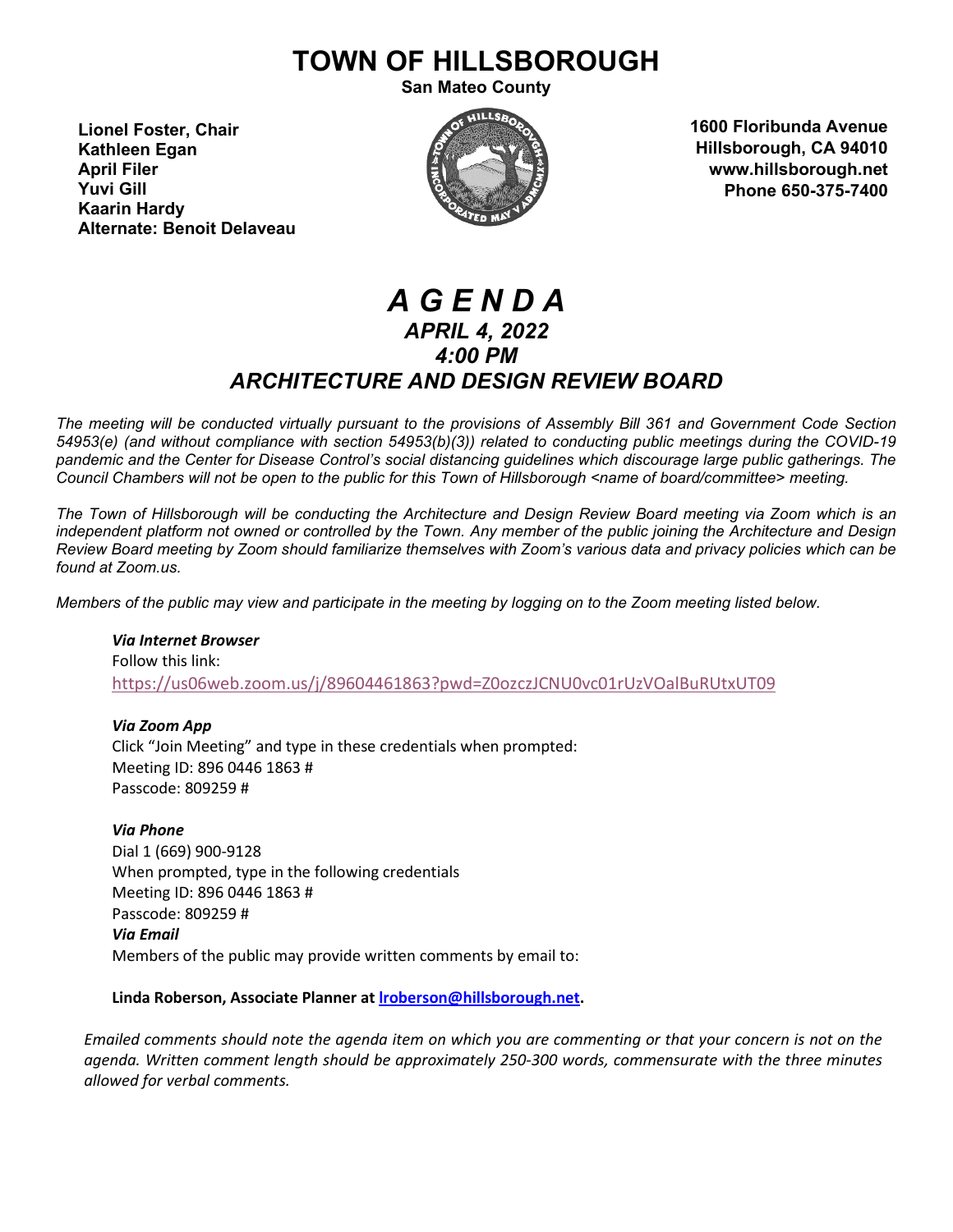Agenda – Architecture and Design Review Board Monday, April 4, 2022 Page 2

*To ensure your comment is read to the ADRB please submit your email no later than 2:00 p.m. on Monday April 4, 2022. The Town will make every effort to read emails received after that time. Emails received after the 2:00 p.m. deadline will be provided to the ADRB after the meeting.*

*Members of the public may provide public comments via the Zoom platform by using the "raise hand" feature or, if calling in by phone, by pressing \*9 on the telephone keypad. If a member of the public wants to provide public comment on an item or a non-agenda item during the general public comment portion of the meeting, they shall request to speak by using the "raise hand" feature on Zoom or, if calling in by phone, by pressing \*9 on the telephone keypad prior to the close of the public comment period. In response, the Town will unmute the speaker and allow them to speak up to three minutes. All members of the public will be limited to one comment per agenda item. The Town encourages all members of the public to limit any comments that might be repetitive of comments provided by other speakers on the same item.* 

## **I. CALL TO ORDER**

- **II. ROLL CALL**
- **III. APPROVAL OF MINUTES:** Consideration of Meeting Minutes of Monday, March 7, 2022.

#### **IV. WRITTEN/ORAL PUBLIC COMMENT I:**

*This portion of the meeting is reserved for persons wishing to address the Architecture and Design Review Board on any matter not on the agenda. Members of the public may provide comments via the Zoom platform by using the "raise hand" feature or, if calling in by phone, by pressing \*9 on the telephone keypad. In response, the Town will unmute the speaker and allow them to speak on any topic for up to three minutes. If there appears to be a large number of speakers, speaking time may be reduced to no less than 2 minutes, at the discretion of the Chair. Members of the public are limited to one comment at this time. State law prohibits the Architecture and Design Review Board from discussing or acting on non-agenda items, and generally limits the ability of the Architecture and Design Review Board to respond to any public comments made regarding non-agenda items.*

*Members of the public may provide comments related to items not on the agenda via email to [lroberson@hillsborough.net.W](mailto:lroberson@hillsborough.net.)ritten comment length should be approximately 250-300 words, commensurate with the three minutes allowed for verbal comments. To ensure your comment is read to the ADRB, please submit no later than 2:00 p.m. on Monday April 4, 2022.*

#### **V. ANNOUNCEMENT OF CONFLICT OF INTEREST:**

*This portion of the agenda is for board members to disclose any conflict of interest related to any item on the agenda. Any board member who has confirmed a conflict of interest or has reason to believe they have a conflict of interest should disclose the conflict for the record and abide by the disqualification requirements contained in FPPC regulations.*

## **VI. CONSENT CALENDAR:**

*The Consent Calendar includes routine items, which do not require discussion. A board member or staff may remove an item for discussion, and any member of the public may request a board member to remove an item for discussion. If there is no request to remove any item from the consent calendar, then the item can be approved in one motion with a roll call vote.*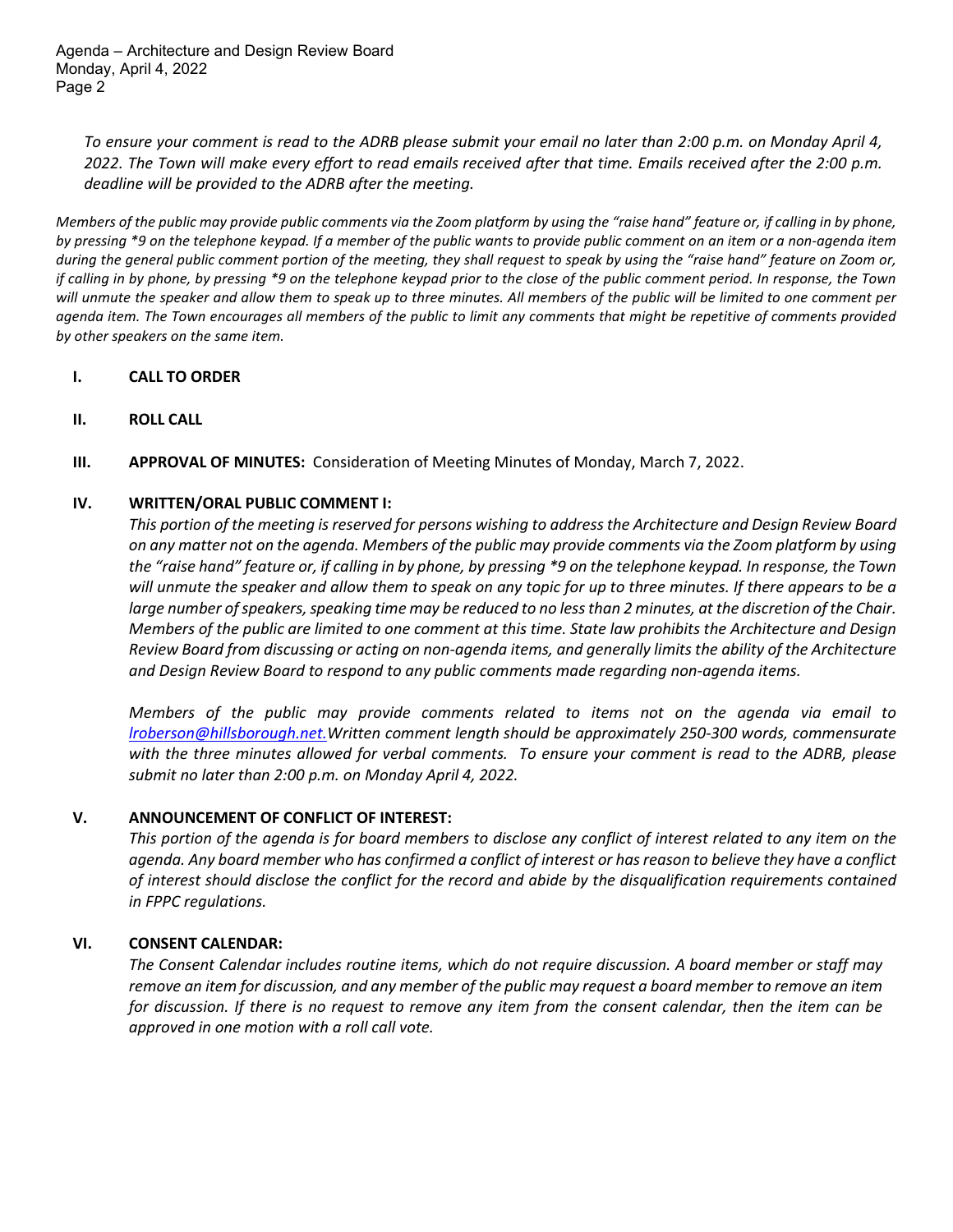Agenda – Architecture and Design Review Board Monday, April 4, 2022 Page 3

## 1. **Resolution Making Findings and Determinations Under Assembly Bill 361 for the Continuation of Virtual Meetings (Staff)**

On March 17, 2020, in the face of the COVID-19 pandemic, Governor Gavin Newsom issued Executive Order N-29-20 suspending certain provisions of the Ralph M. Brown Act in order to allow for local legislative bodies to conduct their meetings completely telephonically or by other electronic means. AB 361 preserves many of the provisions of the earlier executive orders while also adding new requirements to the management of remote and teleconference public meetings in order to better achieve the levels of transparency that the Brown Act demands.

## 2. **650 Brewer Road (APN: 031-073-030)**

## **Steven Voorhis. (Studio Vara)**

Request for design review approval of minor architectural addition. The proposed addition to the ground floor garage and the existing second story, as well as increasing the roof height will result in an increase of 1,029 square feet (16.4 % Floor Area). The proposed revisions include the addition of square footage on the ground floor and on an upper floor that will be visible from the street and therefore require approval by the Architectural Design Review Board.

## 3. **830 Black Mountain Road (APN: 031-152-080)**

## **Stuart Francis (Saikley Architects/Larman Garro Landscape Architecture)**

*This project received preliminary review on March 15, 2021, and again on January 24, 2022* Request for design review approval of a new residence. The proposed new Craftsman style structure is 5,110 square feet on a 22,265 square foot lot (22.9% Floor Area ratio) which will replace an existing Ranch style 4,441 square foot structure with an FAR of 19.9%. As required for new residences, the application includes associated landscape improvements. The proposed scope of work is considered a type A or major project and is therefore subject to ADRB review and approval.

## **VII. FORMAL REVIEW ITEMS:**

## 4. **635 Pullman Road. (APN: 030-092-080) Hsu (Elaine Lee Design/Natural Landscapes for California)** *This project received preliminary review on June 7, 2021*

Request for preliminary design review of a new two-story Spanish style residence with a total proposed floor area of approximately 5,410 square feet (23.8% Floor Area) on a 22,735 square foot lot. The proposal includes demolition of the existing Ranch style residence and a full landscape plan. The proposed request is for a new residential structure and therefore subject to ADRB review and approval.